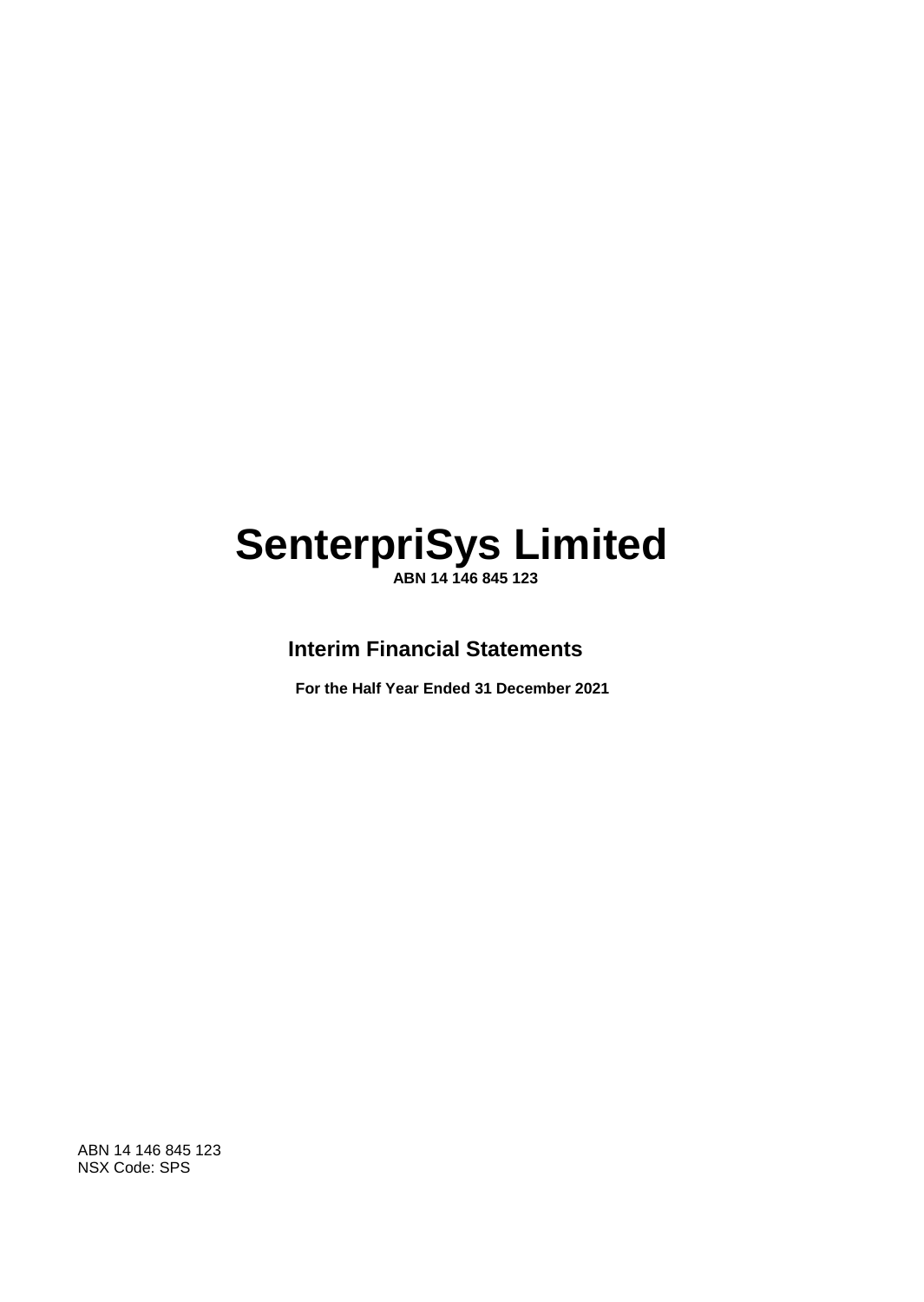**ABN 14 146 845 123**

### **Contents**

### **For the Half Year Ended 31 December 2021**

### Page

| Executive Chairman's Letter                                        |    |
|--------------------------------------------------------------------|----|
| Directors' Report                                                  | 2  |
| <b>Auditor's Independence Declaration</b>                          | 3  |
| Interim Statement of Profit or Loss and Other Comprehensive Income | 4  |
| Interim Statement of Financial Position                            | 5  |
| Interim Statement of Changes in Equity                             | 6  |
| Interim Statement of Cash Flows                                    |    |
| Notes to the Financial Statements                                  | 8  |
| Directors' Declaration                                             | 12 |
| Independent Auditor's Review Report                                | 13 |
|                                                                    |    |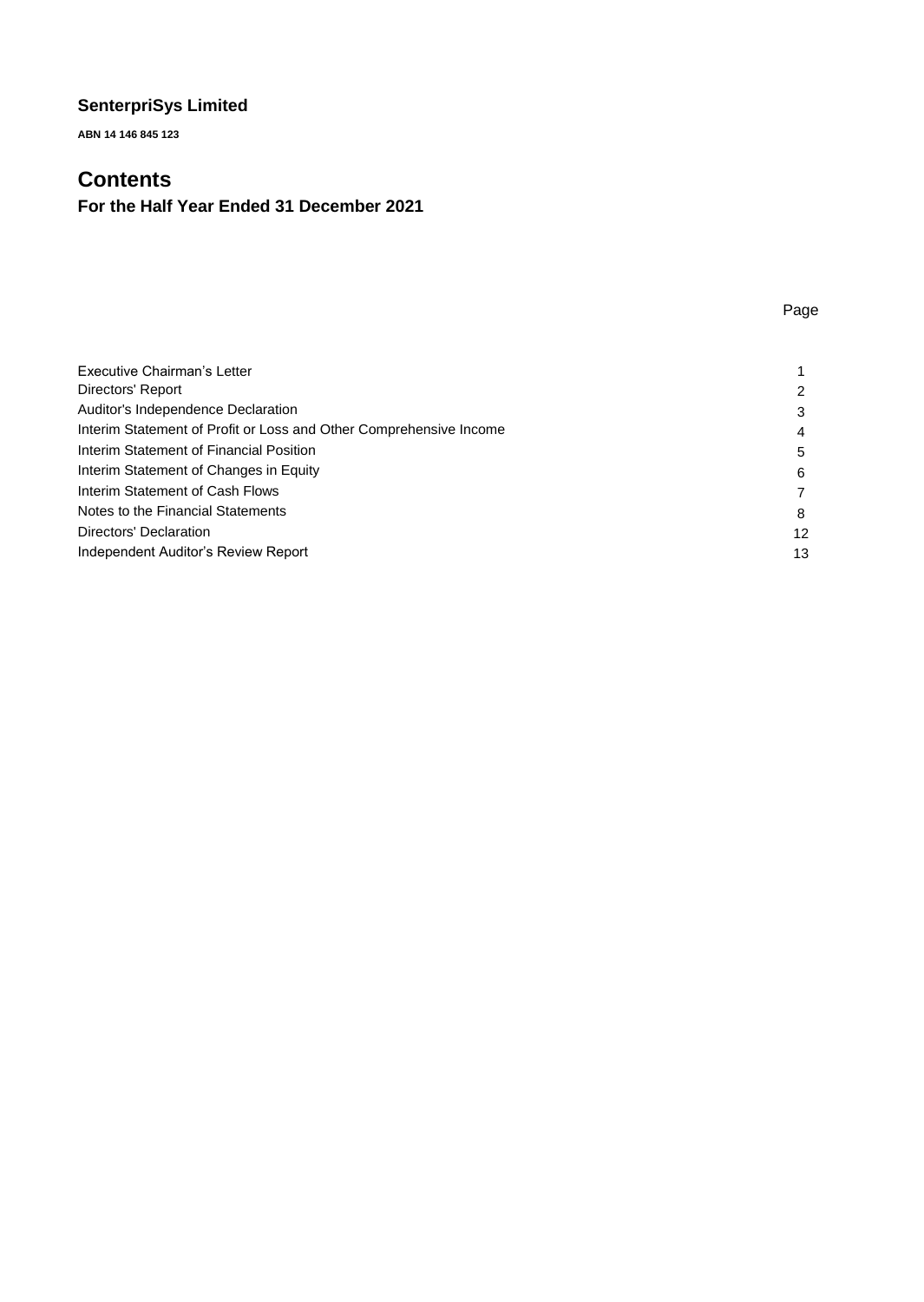**ABN 14 146 845 123**

### **Executive Chairman's Letter**

### **For the Half Year Ended 31 December 2021**

The Company recorded a net loss of \$56,541 (31 December 2020: net profit \$126,984). The Company has a negative working capital position of \$22,057 (30 June 2021: \$212,244 positive). We can confirm that 75% of Project DeRisk (formerly BuilderSYS) has been completed and is being used by Tamawood Limited in its daily operations. The balance of Project DeRisk is expected to be completed by June 2022.

The Company has employed a new staff member to focus on business development and generating sales for Project DeRisk. Target markets and geographical locations are being identified.

The knowledge database software has been provided to two companies to beta test. It is anticipated this will be fully operational before December 2022. This software will form the basis for the first version of "QANOTIX" (ISO:9001 quality assurance software) which will be available in FY23 and suitable for use by a number of industries.

Following the recent capital raising, the Company has sufficient working capital to meet its obligations for the next 12 months. In addition, Rainrose Pty Ltd, an entity I control, has signed a letter of support guaranteeing the Company's obligations.

Le Mizikovsky

Lev Mizikovsky Executive Chairman

Dated: 14 March 2022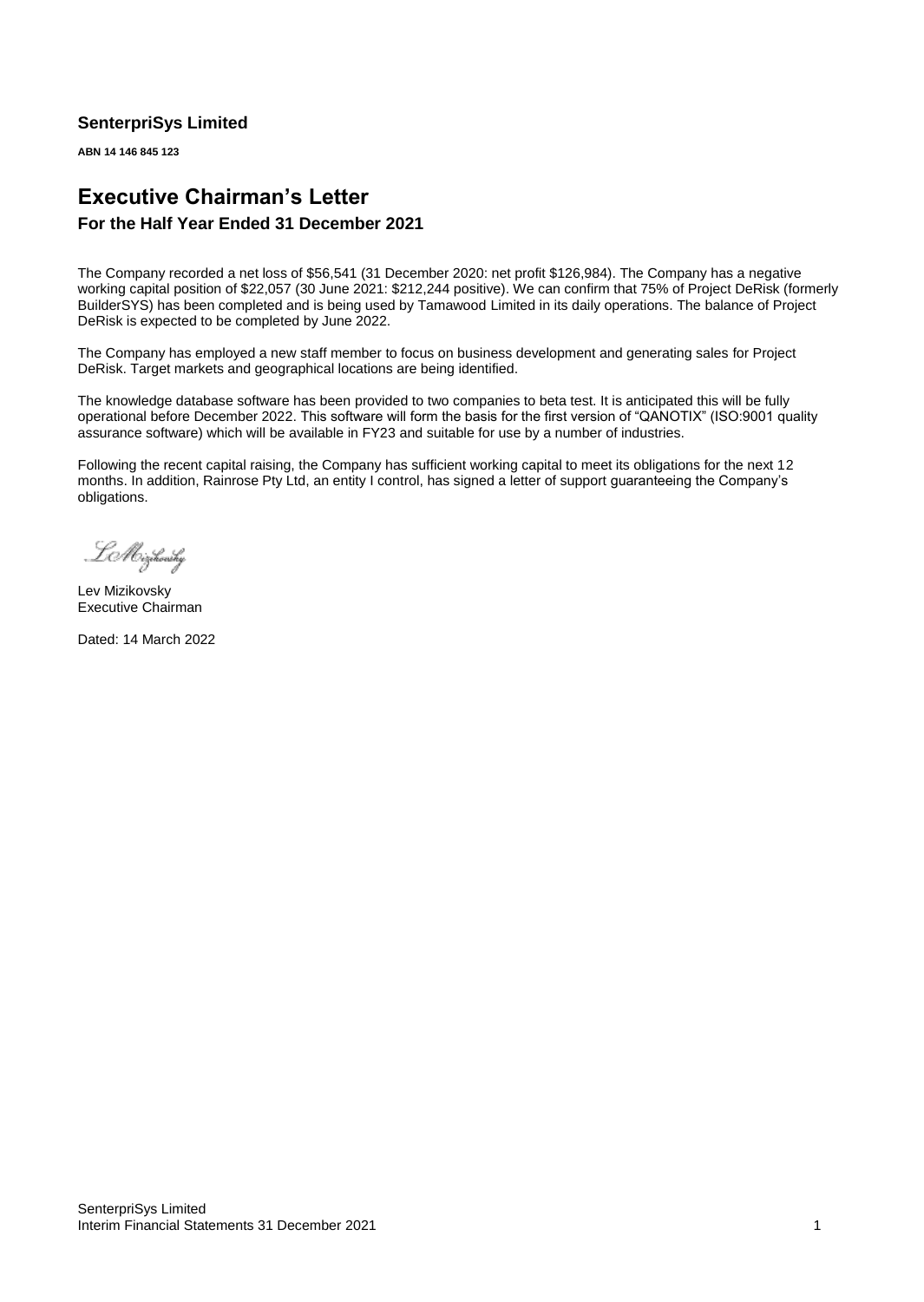**ABN 14 146 845 123**

### **Directors' Report For the Half Year Ended 31 December 2021**

The directors submit the interim financial report of the Company for the half year ended 31 December 2021.

### **Directors**

The names of the directors in office at any time during, or since the end of, the half year are:

| <b>Names</b>             | <b>Position</b>                                         |
|--------------------------|---------------------------------------------------------|
| Lev Mizikovsky           | Executive Chairman                                      |
| Rade Dudurovic           | Non-executive Director and Chair of the Audit Committee |
| Laurie Lefcourt          | Non-executive Director                                  |
| Michael Fennell          | <b>Managing Director</b>                                |
| <b>Company secretary</b> |                                                         |
| Mr Geoff Acton           | (B.Com, ACA, GAICD)                                     |
| Miss Narelle Lynch       | ("Cert Gov Prac")                                       |
|                          |                                                         |

#### **Operating results and review of operations for the year**

The Company achieved an operating loss after tax of \$56,541 for the half year ended 31 December 2021 (31 December 2020: \$126,984 profit). The revenue of \$495,300 was derived from continuing to provide support and maintenance for IT systems of Tamawood Limited, AstiVita Limited and Advance ZincTek Limited as well as licensing fees for the use of the Company's software ("Software") by Tamawood Limited.

There are no contracts in place and this revenue is derived on a month-by-month basis as the services of SenterpriSys are required by these companies. SenterpriSys is working with Tamawood Limited to finalise the Software ready for commercial release. It is anticipated the Software will be finalised by June 2022 and commercial release will happen shortly thereafter.

#### **Significant changes in state of affairs**

There have been no significant changes in the state of affairs of entities in the Company during the half year.

### **Matters or circumstances arising after the end of half year**

No matters or circumstances have arisen since the end of the financial half year which significantly affected or could significantly affect the operations of the Company, the results of those operations or the state of affairs of the Company in future financial years.

#### **Auditor's independence declaration**

The auditor's independence declaration in accordance with section 307C of the *Corporations Act 2001* for the half year ended 31 December 2021 has been received and can be found on page 3 of the interim financial report.

This report is signed in accordance with a resolution of the Board of Directors.

LMizikovsky

Lev Mizikovsky Executive Chairman

Dated: 14 March 2022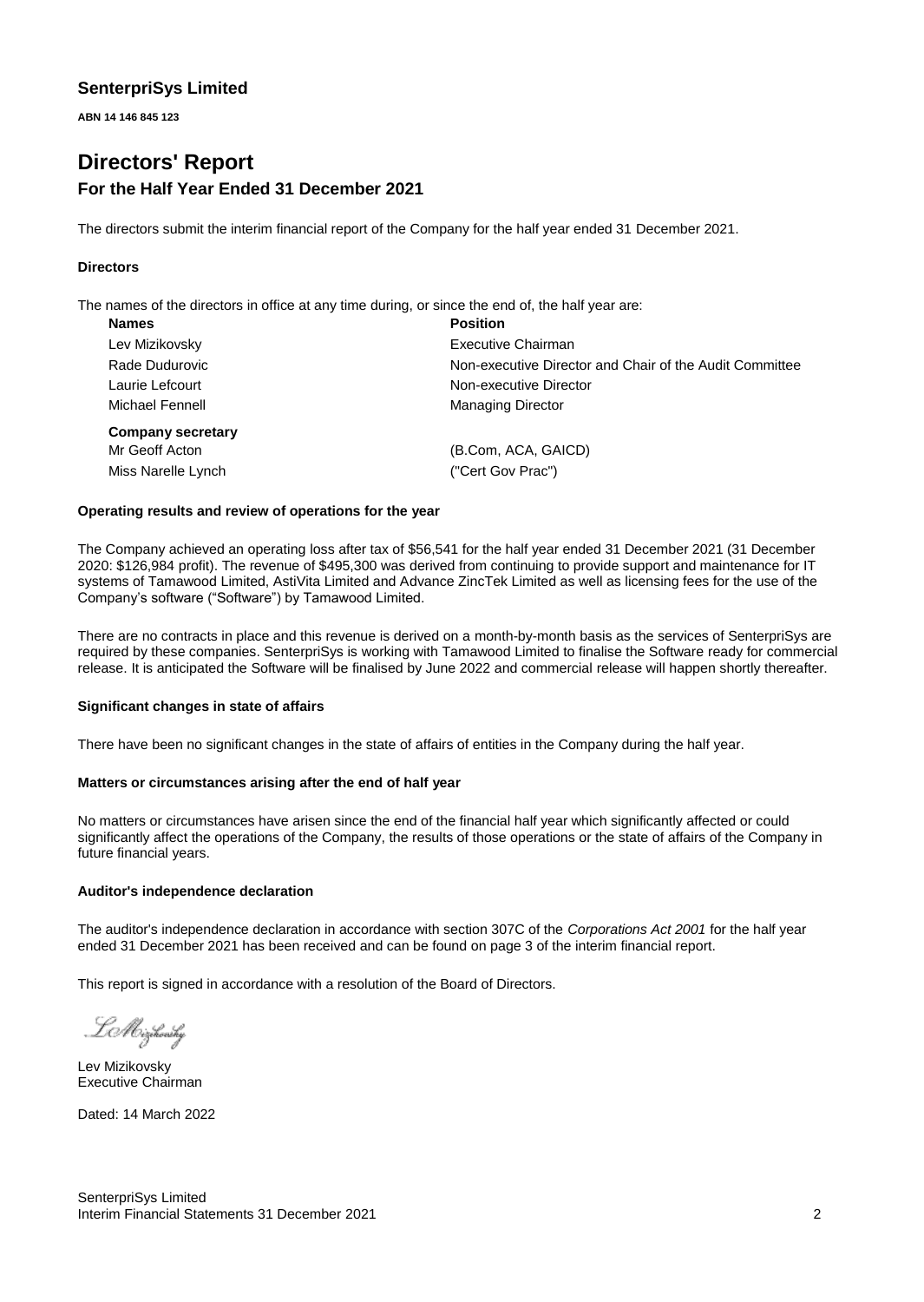

### **AUDITOR'S INDEPENDENCE DECLARATION UNDER SECTION 307C OF THE CORPORATIONS ACT 2001 TO THE DIRECTORS OF SENTERPRISYS LIMITED**

I declare that, to the best of my knowledge and belief during the half-year ended 31 December 2021 there have been:

- no contraventions of the auditor independence requirements as set out in the Corporations Act 2001 in relation to the review; and
- no contraventions of any applicable code of professional conduct in relation to the review.

William Bek

**William Buck Audit (Vic) Pty Ltd**  ABN 59 116 151 136

**J. C. Luckins Director** 

(WB015\_2007)

Melbourne, 14 March 2022

#### **ACCOUNTANTS & ADVISORS**

Level 20, 181 William Street Melbourne VIC 3000 Telephone: +61 3 9824 8555 williambuck.com

William Buck is an association of firms, each trading under the name of William Buck across Australia and New Zealand with affiliated offices worldwide. Liability limited by a scheme approved under Professional Standards Legislation.

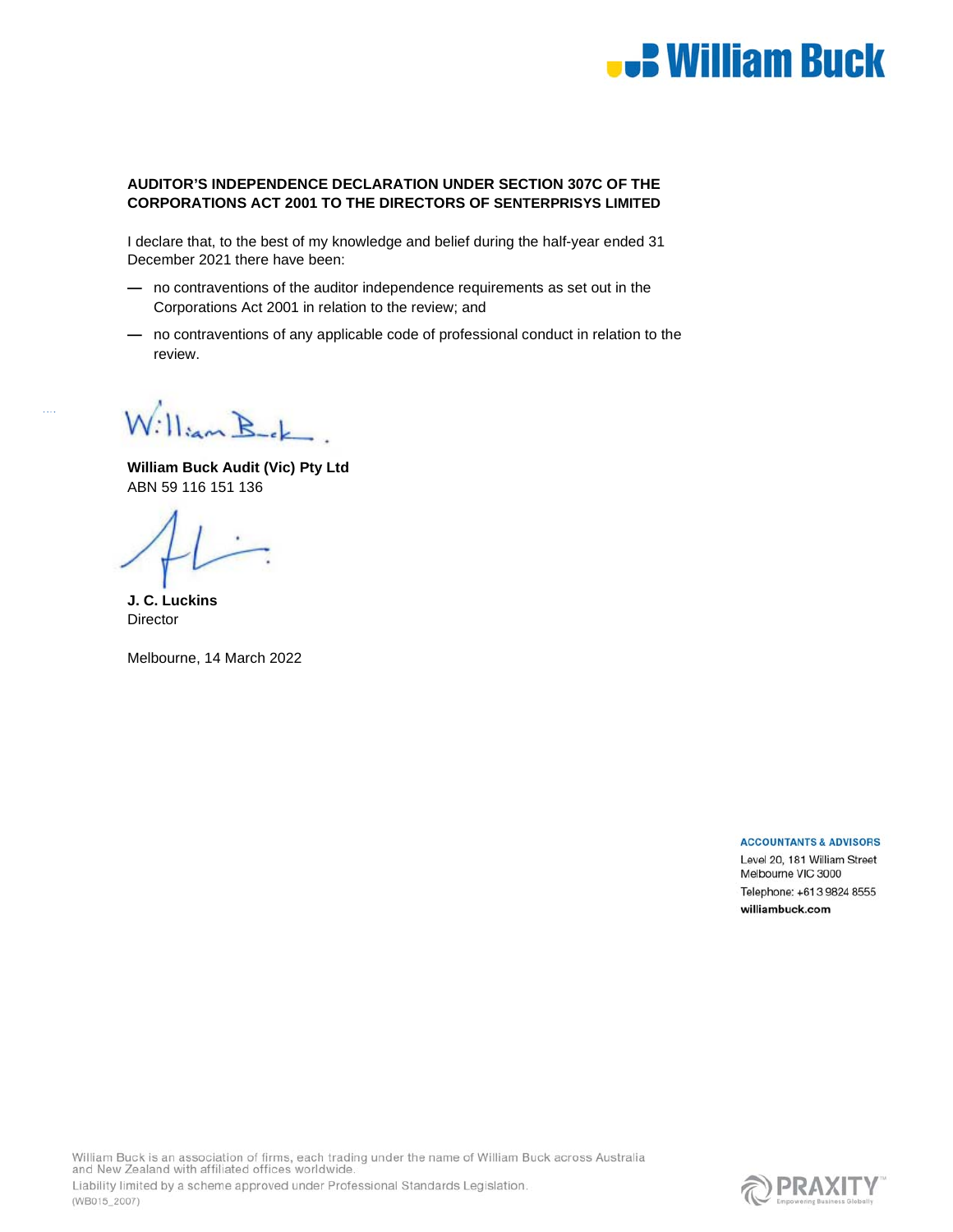**ABN 14 146 845 123**

### **Interim Statement of Profit or Loss and Other Comprehensive Income For the Half Year Ended 31 December 2021**

|                                                 |             | 31 December    | 31 December  |
|-------------------------------------------------|-------------|----------------|--------------|
|                                                 |             | 2021           | 2020         |
|                                                 | <b>Note</b> | \$             | \$           |
| Revenue                                         | 2           | 495,300        | 486,580      |
| Other income                                    | 2           |                | 100,000      |
| Employee benefits expense                       |             | (185,068)      | (228, 882)   |
| Depreciation and amortisation expense           |             | (118, 391)     | (17, 883)    |
| <b>Professional fees</b>                        |             | (129, 387)     | (98, 161)    |
| Information, communication and technology costs |             | (69, 774)      | (57, 433)    |
| Rent                                            |             | (11, 733)      | (11, 801)    |
| Director fees                                   |             | (20,000)       | (20,000)     |
| Other operating expenses                        |             | (23, 210)      | (22, 926)    |
| Profit / (Loss) before income tax               |             | (62, 263)      | 129,494      |
| Income tax benefit / (expense)                  |             | 5,722          | (2,510)      |
| Profit / (Loss) for the half year               |             | (56, 541)      | 126,984      |
| Other comprehensive income, net of income tax   |             |                |              |
| Total comprehensive income for the year         |             | (56, 541)      | 126,984      |
| <b>Earnings per share</b>                       |             |                |              |
| Basic earnings per share                        |             | $(0.06)$ cents | $0.18$ cents |
| Diluted earnings per share                      |             | $(0.06)$ cents | $0.18$ cents |

The Statement of Profit or Loss and Other Comprehensive Income should be read in conjunction with the accompanying notes.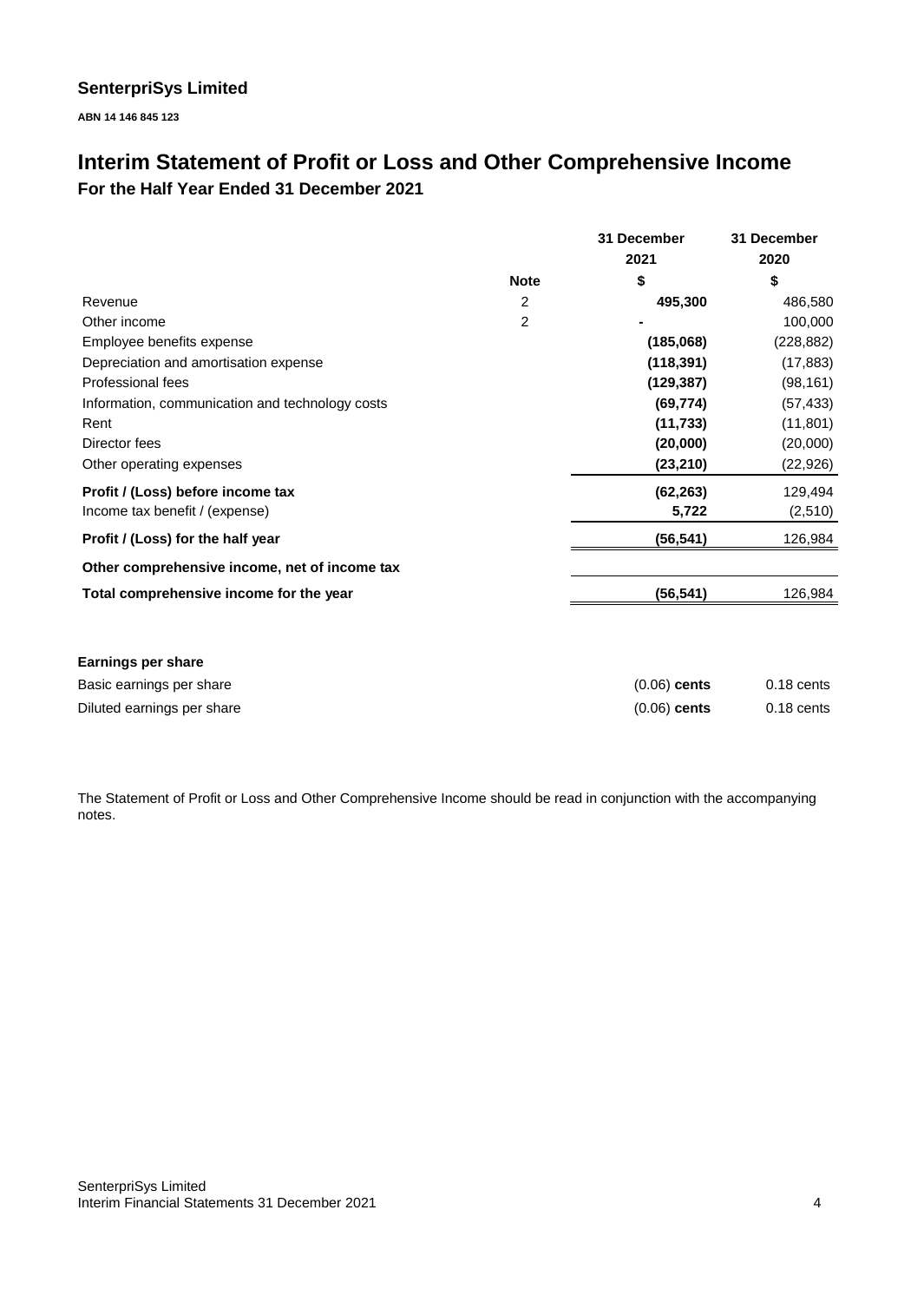**ABN 14 146 845 123**

### **Interim Statement of Financial Position**

**As At 31 December 2021**

|                                                            |             | 31 December | 30 June   |
|------------------------------------------------------------|-------------|-------------|-----------|
|                                                            |             | 2021        | 2021      |
|                                                            | <b>Note</b> | \$          | \$        |
| <b>ASSETS</b>                                              |             |             |           |
| <b>CURRENT ASSETS</b><br>Cash and cash equivalents         | 3           | 346,276     | 352,947   |
| Trade and other receivables                                |             | 20,711      | 56,230    |
| <b>TOTAL CURRENT ASSETS</b>                                |             |             |           |
| NON-CURRENT ASSETS                                         |             | 366,987     | 409,177   |
| Property, plant and equipment                              |             | 27,715      | 30,887    |
| Deferred tax assets                                        |             | 93,798      | 88,075    |
| Intangible assets                                          |             | 4,465,492   | 4,289,311 |
| TOTAL NON-CURRENT ASSETS                                   |             | 4,587,005   | 4,408,273 |
| <b>TOTAL ASSETS</b>                                        |             | 4,953,992   | 4,817,450 |
| <b>LIABILITIES</b>                                         |             |             |           |
| <b>CURRENT LIABILITIES</b>                                 |             |             |           |
| Trade and other payables                                   |             | 116,042     | 50,478    |
| Provisions                                                 |             | 146,233     | 146,446   |
| Unearned Income                                            |             | 126,769     | 9         |
| <b>TOTAL CURRENT LIABILITIES</b>                           |             | 389,044     | 196,933   |
| NON-CURRENT LIABILITIES                                    |             |             |           |
| Provisions                                                 |             | 48,579      | 47,607    |
| <b>Borrowings</b>                                          |             | 606,345     | 606,345   |
| TOTAL NON-CURRENT LIABILITIES                              |             | 654,924     | 653,952   |
| <b>TOTAL LIABILITIES</b>                                   |             | 1,043,968   | 850,885   |
| <b>NET ASSETS</b>                                          |             | 3,910,024   | 3,966,565 |
|                                                            |             |             |           |
| <b>EQUITY</b>                                              |             |             |           |
| Issued capital                                             | 4           | 3,714,817   | 3,714,817 |
| Retained earnings                                          |             | 195,207     | 251,748   |
| Total equity attributable to equity holders of the Company |             | 3,910,024   | 3,966,565 |
| <b>TOTAL EQUITY</b>                                        |             | 3,910,024   | 3,966,565 |
|                                                            |             |             |           |

The Statement of Financial Position should be read in conjunction with the accompanying notes.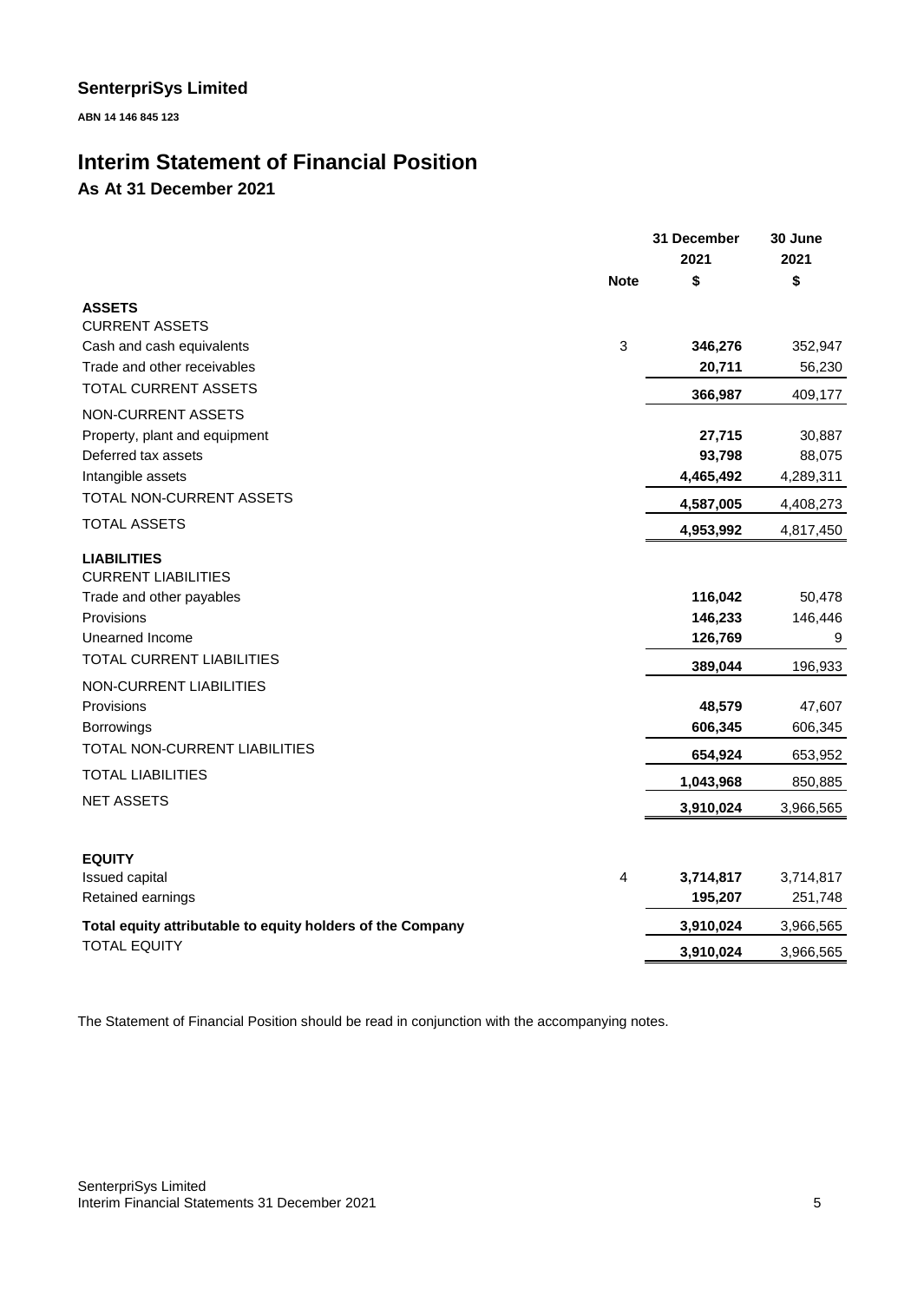**ABN 14 146 845 123**

### **Interim Statement of Changes in Equity**

**For the Half Year Ended 31 December 2021**

|                                                         | Ordinary<br><b>Shares</b> |           | <b>Retained</b><br>Earnings/<br>(Accumulated<br>Losses) | <b>Total</b> |
|---------------------------------------------------------|---------------------------|-----------|---------------------------------------------------------|--------------|
|                                                         | <b>Note</b>               | \$        | \$                                                      | \$           |
| <b>Balance at 1 July 2021</b>                           |                           | 3,714,817 | 251,748                                                 | 3,966,565    |
| Total comprehensive income for the half year            |                           |           | (56, 541)                                               | (56, 541)    |
| Transactions with owners in their capacity as<br>owners |                           |           |                                                         |              |
| <b>Balance at 31 December 2021</b>                      |                           | 3,714,817 | 195,207                                                 | 3,910,024    |

|                                                         |             | Ordinary<br><b>Shares</b> | <b>Retained</b><br>Earnings/<br>(Accumulated<br>Losses) | <b>Total</b> |
|---------------------------------------------------------|-------------|---------------------------|---------------------------------------------------------|--------------|
|                                                         | <b>Note</b> | \$                        | \$                                                      | \$           |
| Balance at 1 July 2020                                  |             | 3,009,391                 | (36, 670)                                               | 2,972,721    |
| Total comprehensive income for the half year            |             |                           | 126,984                                                 | 126.984      |
| Transactions with owners in their capacity as<br>owners |             |                           |                                                         |              |
| Balance at 31 December 2020                             |             | 3,009,391                 | 90.314                                                  | 3,099,705    |

The Statement of Changes in Equity should be read in conjunction with the accompanying notes.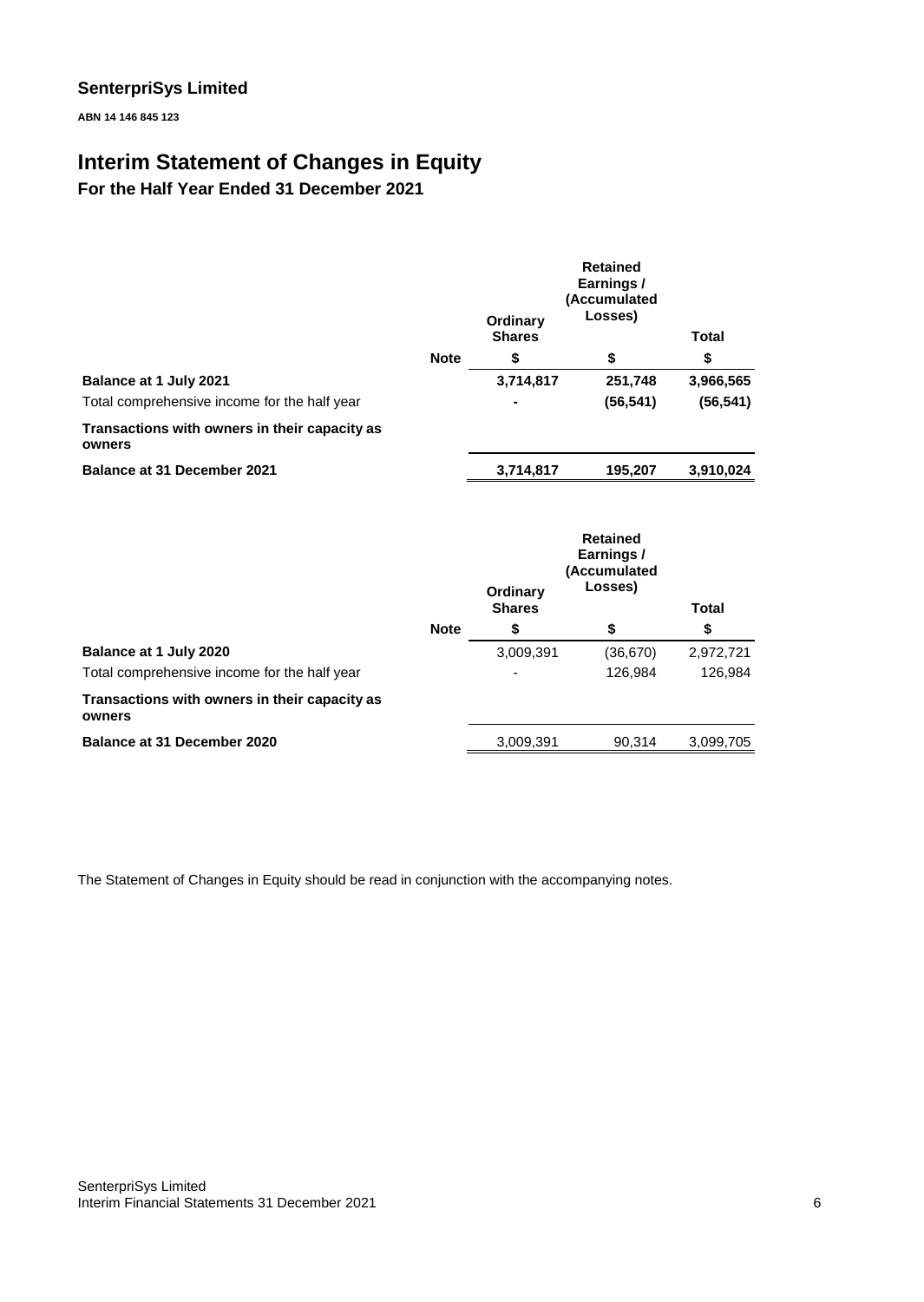**ABN 14 146 845 123**

### **Interim Statement of Cash Flows**

### **For the Half Year Ended 31 December 2021**

|                                                           | 31 December<br>2021 | 31 December<br>2020 |
|-----------------------------------------------------------|---------------------|---------------------|
| <b>Note</b>                                               | \$                  | \$                  |
| <b>CASH FLOWS FROM OPERATING ACTIVITIES:</b>              |                     |                     |
| Receipts from customers (including GST)                   | 675,933             | 788,988             |
| Payments to suppliers and employees (including GST)       | (391, 240)          | (593, 976)          |
| Interest received                                         | 36                  | 77                  |
| Net cash provided by/(used in) operating activities       | 284,729             | 195,089             |
| <b>CASH FLOWS FROM INVESTING ACTIVITIES:</b>              |                     |                     |
| Purchase of property, plant and equipment                 | (6, 879)            |                     |
| Capitalised software development costs                    | (284, 521)          | (227, 176)          |
| Net cash provided by/(used in) investing activities       | (291, 400)          | (227,176)           |
|                                                           |                     |                     |
| Net increase/(decrease) in cash and cash equivalents held | (6,671)             | (32,087)            |
| Cash and cash equivalents at beginning of year            | 352,947             | 65,599              |
| 3<br>Cash and cash equivalents at end of the half year    | 346,276             | 33,512              |

The Statement of Cash Flows should be read in conjunction with the accompanying notes.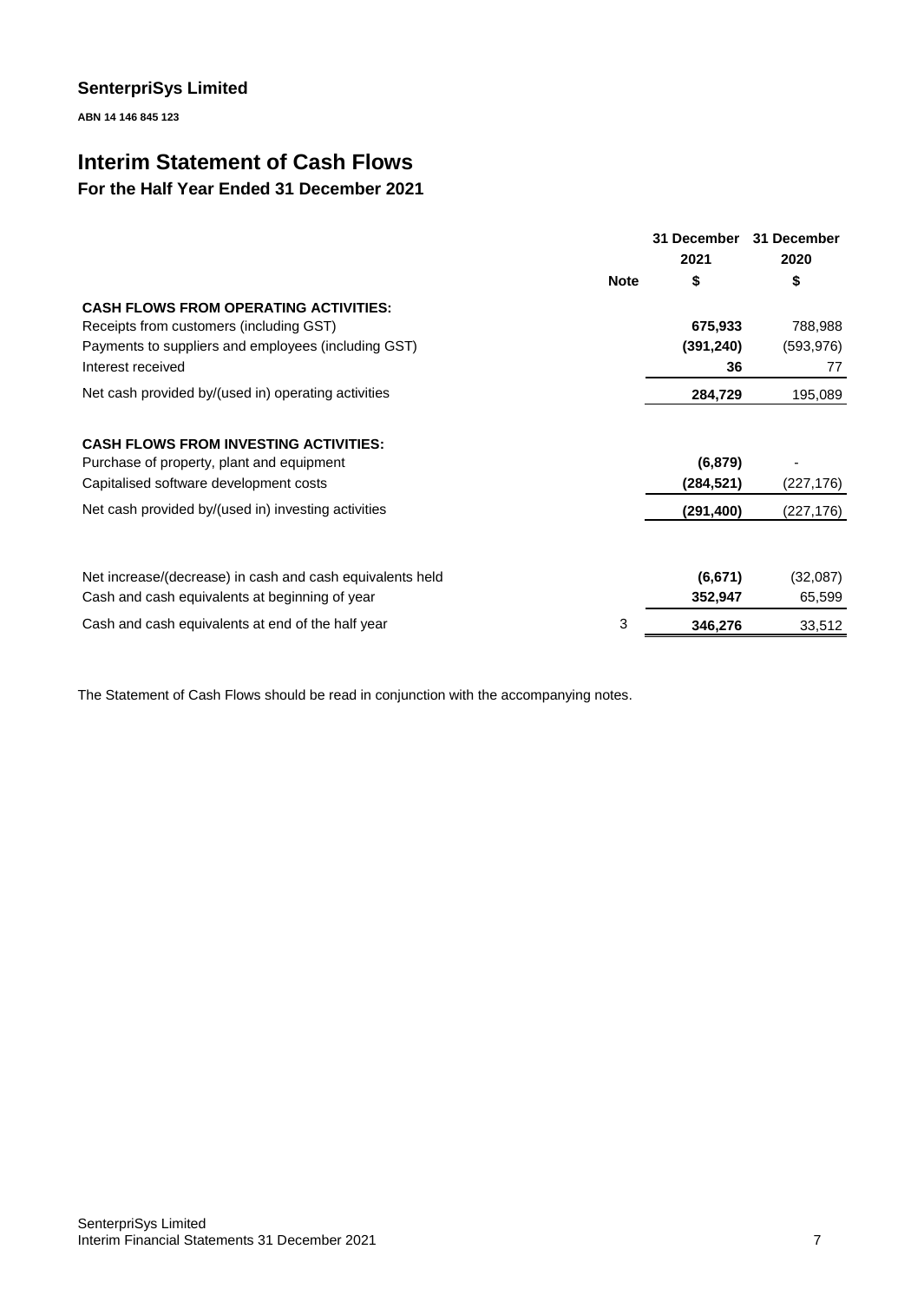**ABN 14 146 845 123**

## **Notes to the Financial Statements**

### **For the Half Year Ended 31 December 2021**

### **1 Summary of Significant Accounting Policies**

#### **(a) Basic of Preparation**

This condensed interim financial report for the half year reporting period ended 31 December 2021 has been prepared in accordance with the requirements of the *Corporations Act 2001* and Australian Accounting Standard AASB 134: Interim Financial Reporting. Compliance with AASB 134 ensures compliance with International Financial Reporting Standard IAS 34 'Interim Financial Reporting'.

The interim financial report is intended to provide users with an update on the latest annual financial statements of SenterpriSys Limited ('SenterpriSys", "Company" or "Group"). As such it does not contain information that represents relatively insignificant changes occurring during the half year within the Company. This condensed financial report does not include all the notes normally included in an annual financial report. It is therefore recommended that this financial report be read in conjunction with the annual financial statements of the Company for the year ended 30 June 2021, together with any public announcements made during the half year.

#### **Accounting Policies**

Unless otherwise stated, the same accounting policies and methods of computation have been followed in this interim financial report as were applied in the most recent annual financial statements.

#### **(b) New or amended Accounting Standards and Interpretations adopted**

The consolidated entity has adopted all of the new or amended Accounting Standards and Interpretations issued by the Australian Accounting Standards Board ('AASB') that are mandatory for the current reporting period. There was no impact for the Group based on adoption of these standards.

Any new or amended Accounting Standards or Interpretations that are not yet mandatory have not been early adopted.

### **(c) Going concern**

The financial statements have been prepared on a going concern basis, which assumes the continuity of normal business activities, the realisation of assets and the settlement of liabilities in the ordinary course of business. For the half year ended 31 December 2021 the Group made a net loss of \$56,541 (2021: \$126,984 profit), a reduction of cash of \$6,671 and had net tangible liabilities of \$649,266 (30 June 2021: \$410,821).

The Group's ability to continue as a going concern is dependent on its ability to reverse the currently occurring operating position after funding software development costs by restructuring operations, increasing sales, and, if necessary, obtaining replacement debt or equity funding. In addition, Rainrose Pty Ltd, a related party has advanced \$606,345 in funding, with the amount outstanding unchanged from 30 June 2021. Rainrose Pty Ltd has confirmed it will continue to support the Group and advance further funds in the next 12 months if required and has provided a letter of support to the Company.

In the event that the Group is unable to satisfy the above, a material uncertainty would arise that may cast significant doubt on the Group's ability to continue as a going concern and therefore whether it will be able to realise its assets and extinguish its liabilities in the ordinary course of business.

Accordingly, the directors believe that the Company will be able to pay its debts as and when they fall due for a period of at least 12 months from the date of these financial statements. These financial statements do not include adjustments relating to the recoverability and classification of recorded asset amounts or to the amounts and classification of liabilities that might be necessary should the Company not continue as a going concern.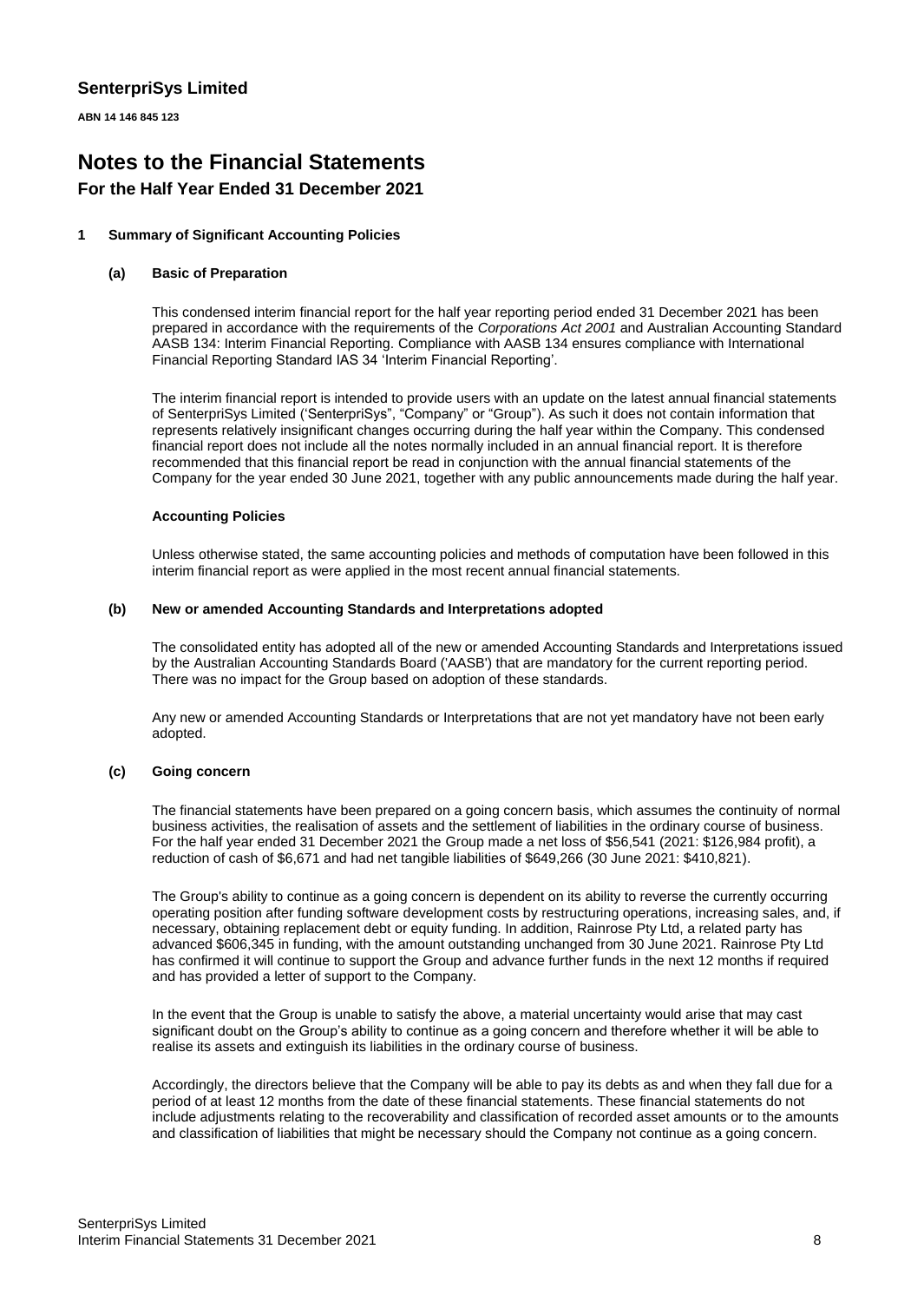**ABN 14 146 845 123**

### **Notes to the Financial Statements**

**For the Half Year Ended 31 December 2021**

**2 Revenue and Other Income** 

#### **Revenue from continuing operations**

|                                          | 31 December<br>2021 | 31 December<br>2020 |
|------------------------------------------|---------------------|---------------------|
|                                          | \$                  | \$                  |
| Sales revenue<br>- Rendering of services | 495,264             | 486,503             |
| Other revenue<br>- interest received     | 36                  | 77                  |
| <b>Total revenue</b>                     | 495,300             | 486,580             |
| Other income<br>- other income           |                     | 100,000             |
| <b>Total other income</b>                |                     | 100,000             |

#### **3 Cash and Cash Equivalents**

|                          | 31 December | 30 June   |  |
|--------------------------|-------------|-----------|--|
|                          | 2021        | 2021<br>S |  |
|                          | S.          |           |  |
| Cash at bank and in hand | 46.276      | 52,947    |  |
| Short-term deposits      | 300,000     | 300,000   |  |
|                          | 346,276     | 352,947   |  |

### **4 Issued Capital**

|                                              | 31 December | 30 June   |
|----------------------------------------------|-------------|-----------|
|                                              | 2021        | 2021      |
|                                              |             | -SS       |
| 94,056,612(2021: 94,056,612) Ordinary shares | 3.714.817   | 3,714,817 |

### **5 Contingencies**

In the opinion of the Directors, the Company did not have any contingencies as at 31 December 2021 (30 June 2021: None).

### **6 Operating Segments**

The Group has one operating segment, being support, maintenance and licensing fees for IT systems, and one geographical location, being Australia.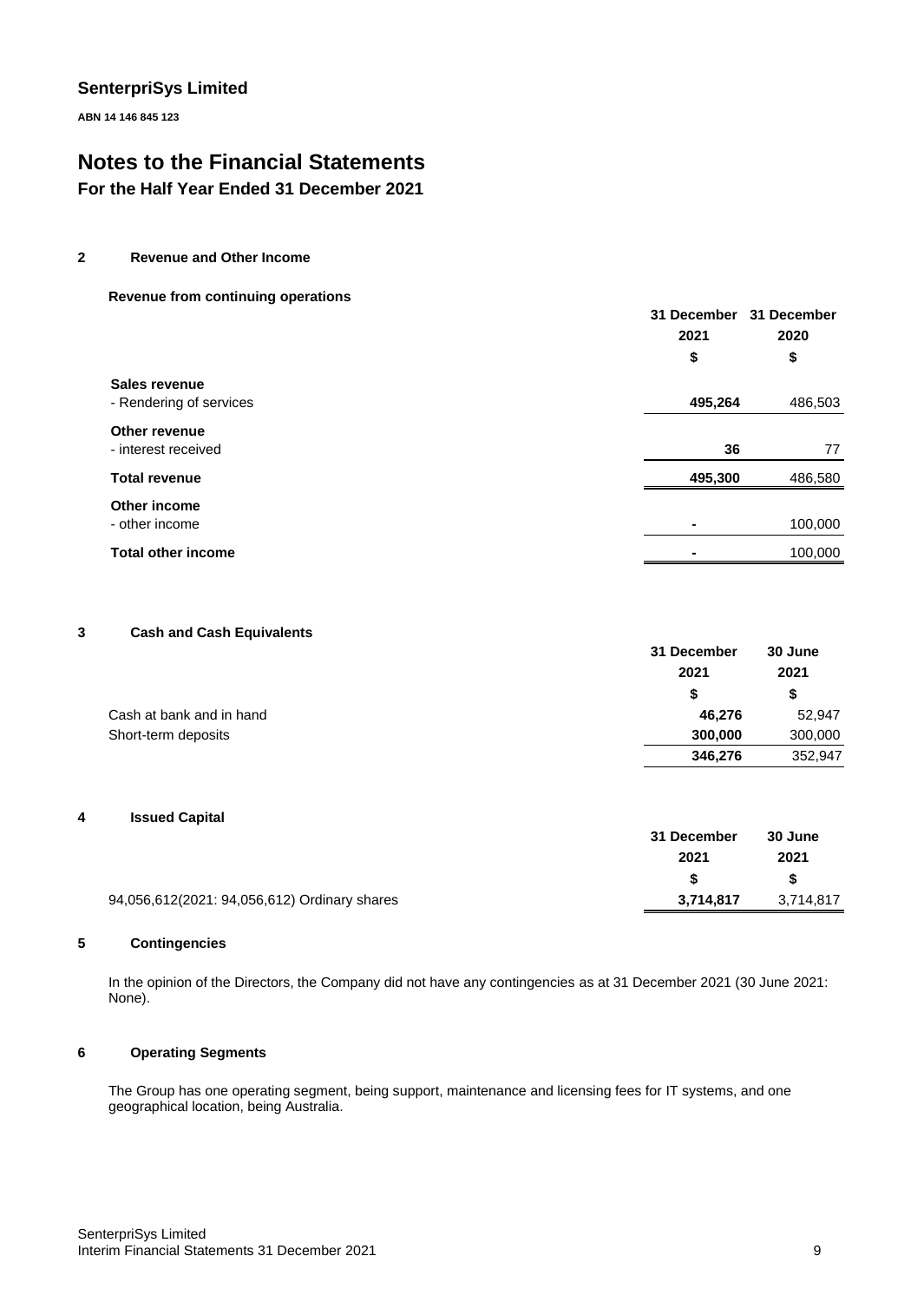**ABN 14 146 845 123**

### **Notes to the Financial Statements For the Half Year Ended 31 December 2021**

### **7 Related Parties**

The Company's main related parties are as follows:

- 1. Tamawood Limited and its controlled entities
- 2. Lev Mizikovsky (Director) and Rainrose Pty Ltd
- 3. Michael Fennell (Director)
- 4. Rade Dudurovic (Director)
- 5. Laurie Lefcourt (Director)
- 6. Geoff Acton (Company Secretary) and G&S Quality Systems Pty Ltd
- 7. Advance ZincTek Limited
- 8. AstiVita Limited
- 9. CyberguardAU Pty Ltd
- 10. Winothai Pty Ltd

#### **(a) Key management personnel**

Any person(s) having authority and responsibility for planning, directing and controlling the activities of the entity, directly or indirectly, including any director (whether executive or otherwise) of that entity is considered key management personnel.

#### **(b) Transactions with related parties**

**(i)** Sales of goods and services

|                                                 | 31 December 31 December<br>2021<br>\$ | 2020<br>\$ |
|-------------------------------------------------|---------------------------------------|------------|
| <b>AstiVita Limited</b><br>- IT Services        | 23,159                                | 22,612     |
| <b>Advance ZincTek Limited</b><br>- IT Services | 25,864                                | 46,226     |
| <b>Tamawood Limited</b><br>- IT Services        | 420,940                               | 417,665    |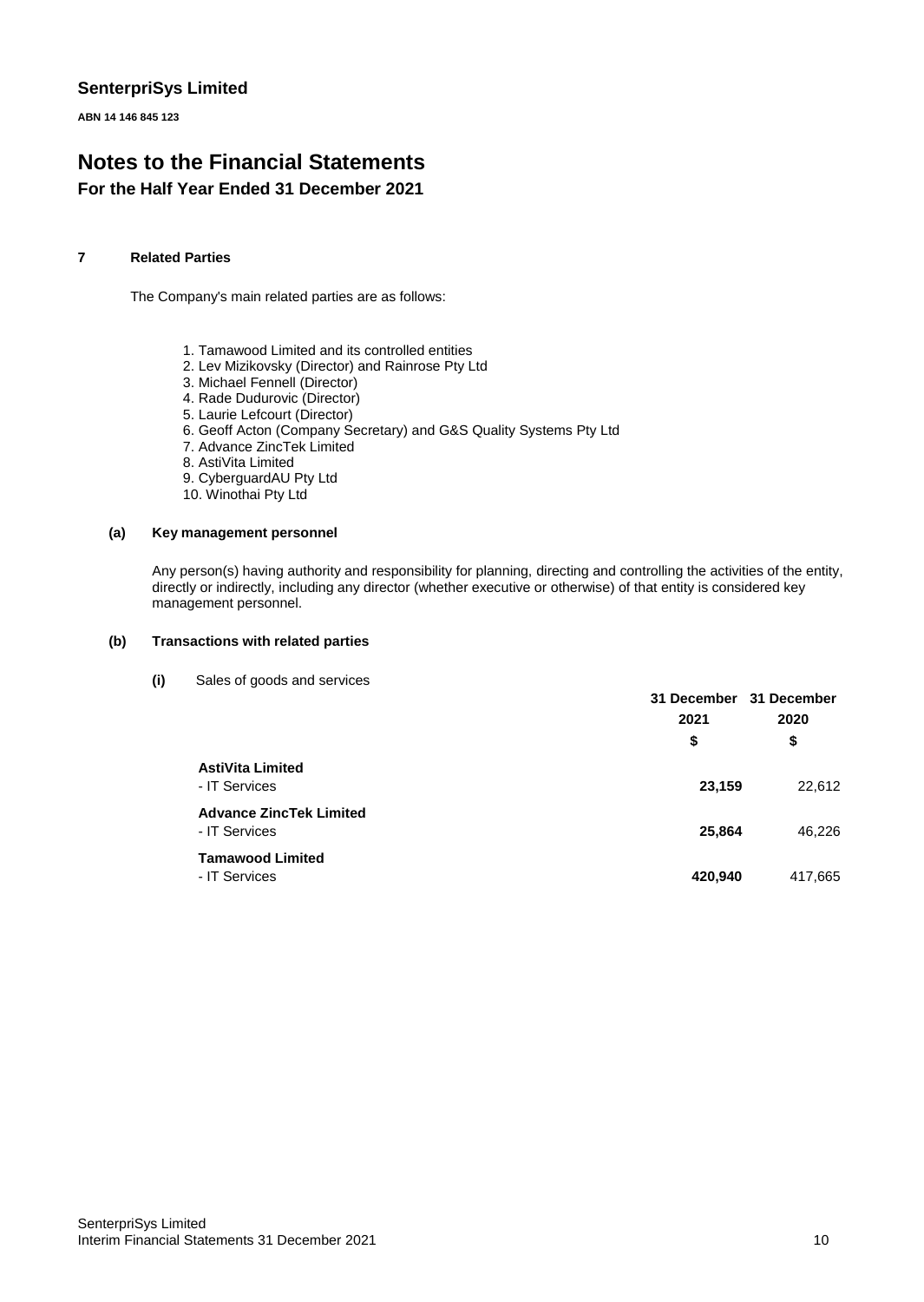**ABN 14 146 845 123**

### **Notes to the Financial Statements**

**For the Half Year Ended 31 December 2021**

### **7 Related Parties**

### **(b) Transactions with related parties**

**(ii)** Purchase of goods and services

|                                                                                                           | 31 December 31 December<br>2021<br>\$ | 2020<br>\$      |
|-----------------------------------------------------------------------------------------------------------|---------------------------------------|-----------------|
| <b>Tamawood Limited</b><br>- Rental of premises & related occupancy costs<br>- Other administration costs | 13,553<br>17,837                      | 11,801<br>4,249 |
| <b>CyberGuardAU Pty Ltd</b><br>- Other administration costs                                               | 27,568                                | 7,814           |
| <b>Winothai Pty Ltd</b><br>- Management services                                                          | 6,930                                 | 225             |

### **8 Events Occurring After the Reporting Date**

The interim financial report was authorised for issue on 14 March 2022 by the board of directors.

No matters or circumstances have arisen since the end of the financial half year which significantly affected or could significantly affect the operations of the Company, the results of those operations, or the state of affairs of the Company in future financial years.

#### **9 Statutory Information**

### **Registered office**

The registered office and principal place of business of the company is:

SenterpriSys Limited 15 Suscatand Street Rocklea QLD 4106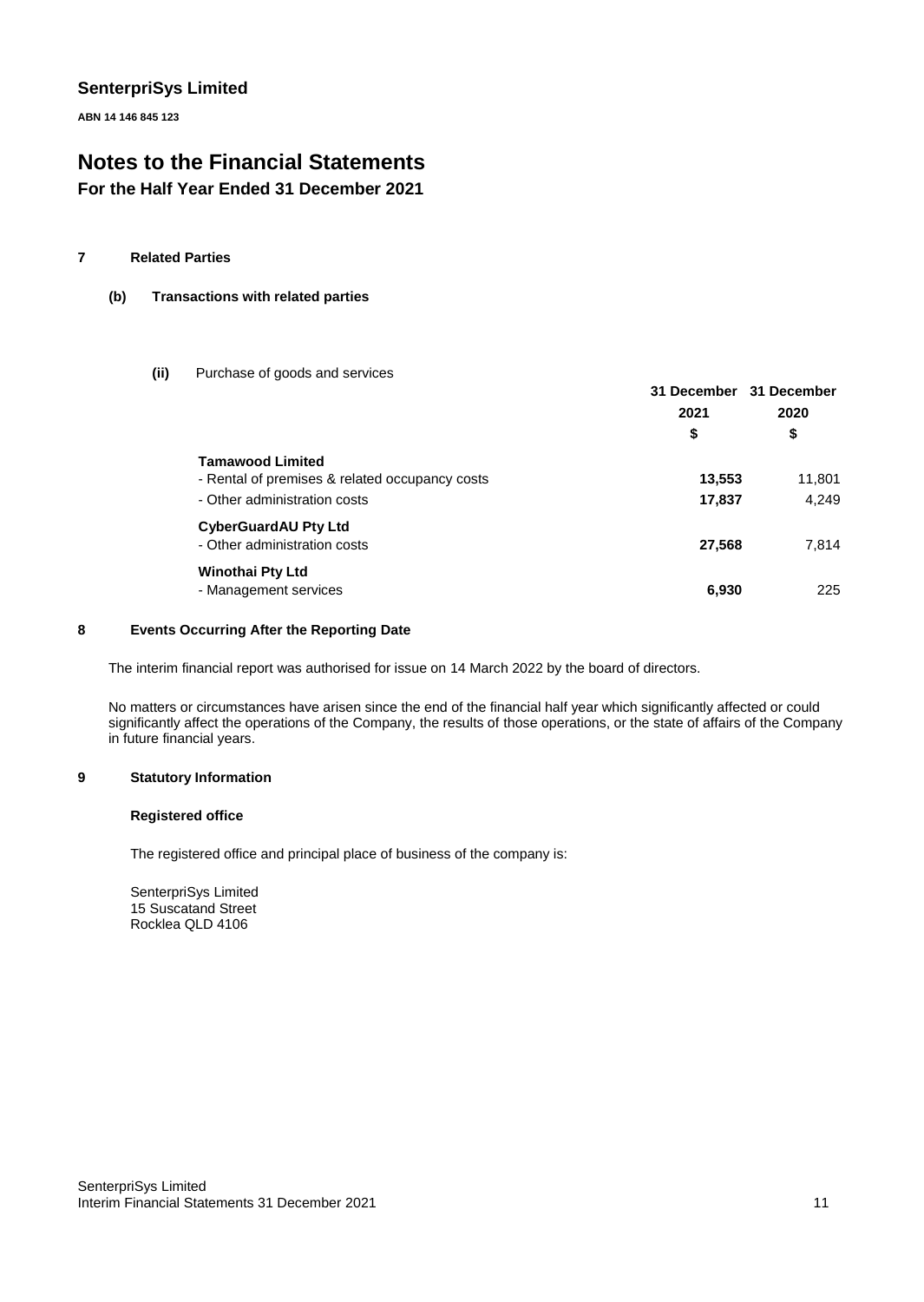**ABN 14 146 845 123**

### **Directors' Declaration**

The directors of the Company declare that:

- 1. The interim financial statements and notes, as set out on pages 4 are in accordance with the *Corporations Act 2001*, including:
	- (a) complying with Accounting Standard AASB 134: Interim Financial Reporting; and
	- (b) give a true and fair view of the consolidated group's financial position as at 31 December 2021 and of its performance for the half-year ended on that date.
- 2. In the directors' opinion, there are reasonable grounds to believe that the Company will be able to pay its debts as and when they become due and payable.

This declaration is made in accordance with a resolution of the Board of Directors.

LMizikovsky

Lev Mizikovsky Executive Chairman

Dated: 14 March 2022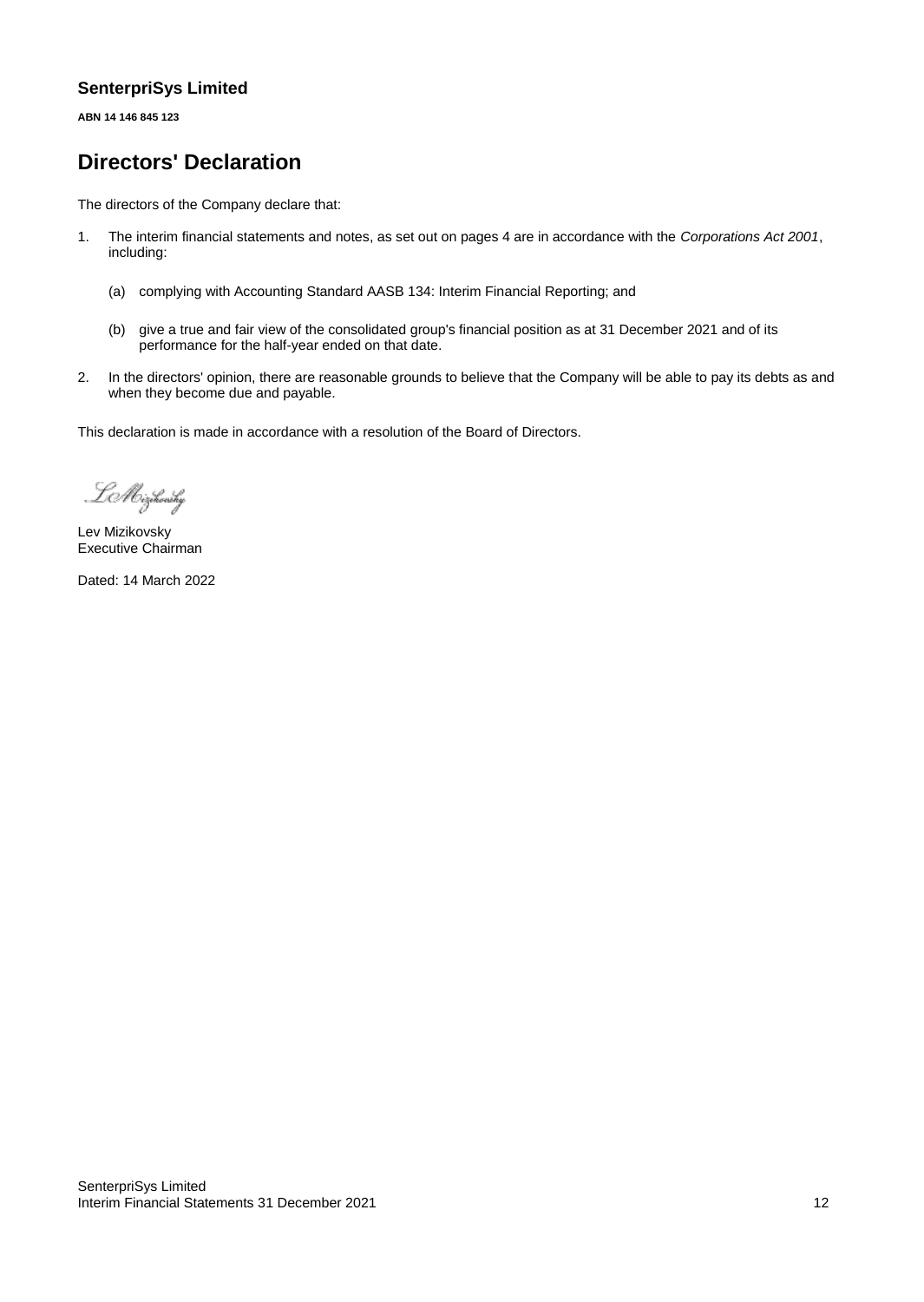## **.: William Buck**

### **SenterpriSys Limited**

**Independent auditor's review report to the members** 

### **Report on the Review of the Half-Year Financial Report**

### **Conclusion**

We have reviewed the accompanying half-year financial report of SenterpriSys Limited, which comprises the statement of financial position as at 31 December 2021, the statement of profit or loss and other comprehensive income, statement of changes in equity and statement of cash flows for the half-year ended on that date, notes comprising a summary of significant accounting policies and other explanatory information, and the directors' declaration.

Based on our review, which is not an audit, we have not become aware of any matter that makes us believe that the half-year financial report of SenterpriSys Limited is not in accordance with the *Corporations Act 2001* including:

- a) giving a true and fair view of the company's financial position as at 31 December 2021 and of its performance for the half year ended on that date; and
- b) complying with Australian Accounting Standard 134: Interim Financial Reporting and the *Corporations Regulations 2001*.

### **Basis for Conclusion**

(WB015\_2007)

We conducted our review in accordance with ASRE 2410 Review of a Financial Report Performed by the Independent Auditor of the Entity. Our responsibilities are further described in the Auditor's Responsibilities for the Review of the Financial Report section of our report. We are independent of the Company in accordance with the ethical requirements of the Accounting Professional and Ethical Standards Board's APES 110 Code of Ethics for Professional Accountants (including Independence Standards) (the Code) that are relevant to our audit of the annual financial report in Australia. We have also fulfilled our other ethical responsibilities in accordance with the Code.

### **Material Uncertainty related to Going Concern**

We draw attention to Note 1 in the financial report, which indicates that the entity had a net loss of \$56,541 (2021: \$126,984 profit) recorded a decrease in cash for the period of \$6,671 and had a deficiency of net tangible assets at 31 December 2021 of \$649,266 (30 June 2021: \$410,821). As stated in Note 1, these events or conditions, along with other matters as set forth in Note 1, indicate that a material uncertainty exists that may cast significant doubt on the consolidated entity's ability to continue as a going concern. Our conclusion is not modified in respect of this matter.

#### **ACCOUNTANTS & ADVISORS**

Level 20, 181 William Street Melbourne VIC 3000 Telephone: +61 3 9824 8555 williambuck.com